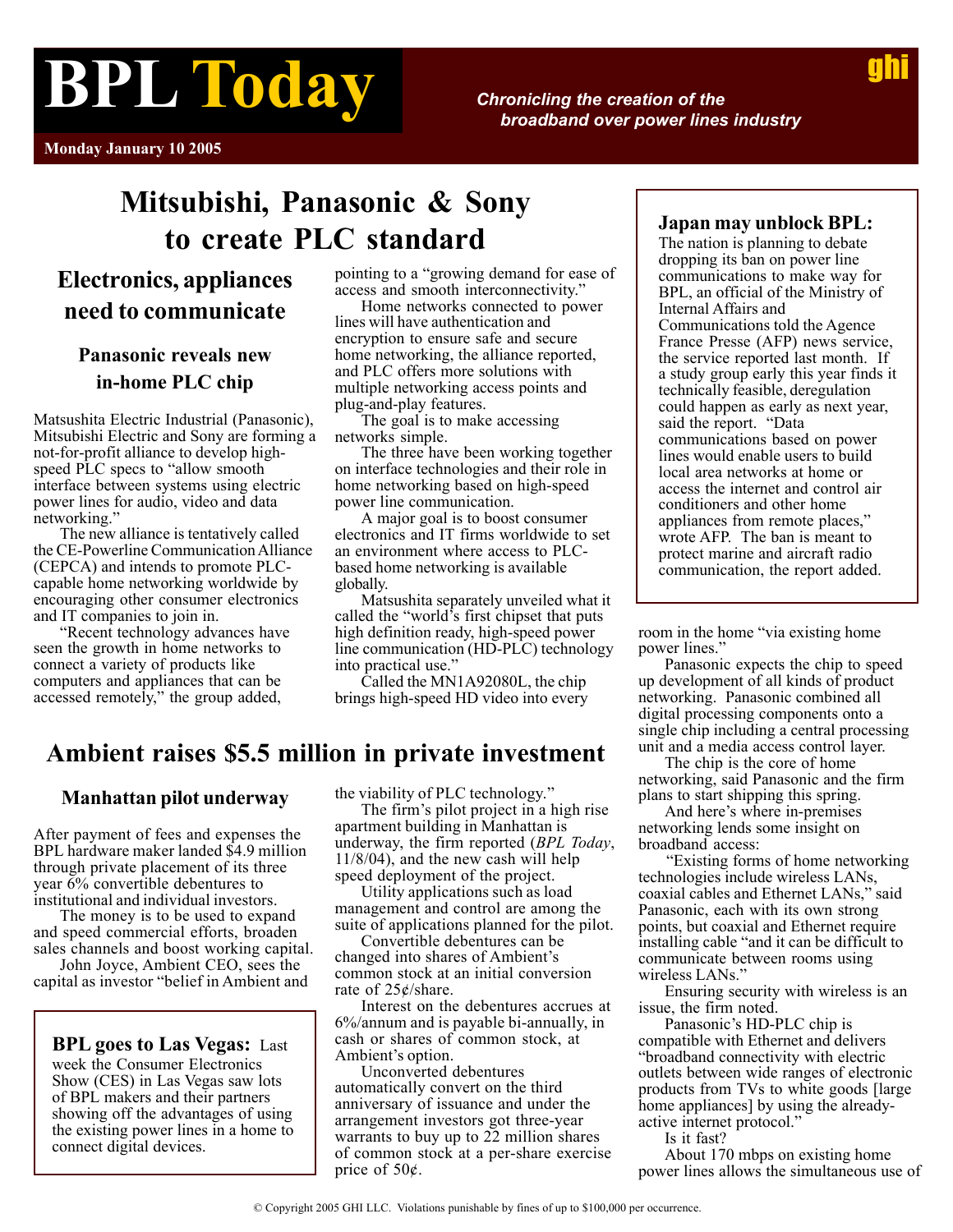#### *BPL Today* **• Monday January 10 2005 • 4**

power line and UWB networking lets consumers connect all of their digital entertainment devices and distribute the content anywhere in the home with added freedom, said Samsung.

The firm quoted a recent Parks Associates report that predicted strong consumer demand for connected home entertainment will drive the growth of multimedia networks over the next five years.

The market opportunity for multimedia connectivity including PCs, mobile platforms and consumer electronics devices will reach 120 million units by the end of 2008, Samsung

# **Penn State finds gigabit in US grid**

Predictions that the physics of power lines give BPL a big potential bandwidth edge over DSL and cable were put to the test at Penn State in an AT&T-funded program.

North American power lines can provide bit rates that far exceed DSL or cable over similar spans, found research led by Mohsen Kavehrad, the WL Weiss professor of electrical engineering and director of the Center for Information & Communications Technology Research at Penn State.

BPL trials underway in the US deliver DSL-comparable rates of 2 or 3 mbps, noted Kavehrad.

His computer simulations found under ideal conditions — the maximum achievable bit rate was close to a gigabit/ second/kilometer "on an overhead medium voltage unshielded US electric power line that's been properly conditioned through impedance matching.

"The gigabit can be shared by a half dozen homes in a neighborhood to provide rates in the hundreds of megabits per second range, much higher than DSL and even cable," he explained.

"If you condition those power lines properly, they're an omni-present national treasure waiting to be tapped for broadband internet service delivery, especially in rural areas where cable or DSL are unavailable.'

Kavehrad and co-author PhD Student Pouyan Amirshahi presented their findings at the IEEE Consumer Communications & Networking Conference in Las Vegas last week.

Their paper is titled *Transmission Channel Model and Capacity of Overhead Multi-conductor Medium-Voltage Power-lines for Broadband Communications*.

While most BPL work and study comes from Europe, Amirshahi told us, the medium voltage distribution system in quoted.

As consumers buy more digital devices for their ideal digital home, a stable hybrid network consisting of mature technologies is needed, the firm explained.

"The purpose of this demonstration is to show the level of maturity of emerging home networking technologies such as HomePlug AV and UWB," said Jaemoon Jo, vice president of Samsung Electronics.

He thinks the two networking technologies provide what's needed for customers to hook up a myriad of devices in the home to get more satisfying entertainment.

The industry sees the need of consumers to converge multiple digital devices throughout the home, observed Andreas Melder, senior vice president of strategic business development for Intellon.

The joint demonstration with Samsung and Freescale shows HomePlug AV's flexibility to support and complement other networking technologies, he added.

HomePlug AV is a technology poised to change the way that HDTV, digital audio and internet content are distributed around the home, due to its ease of installation and the ubiquity of power outlets within the home, said Intellon.

## **Duke Power joins HomePlug's "utility" class**

#### **EchoStar, Leviton join too**

Duke Power, satellite TV firm EchoStar Technologies and home and business automation maker Leviton Manufacturing joined the HomePlug Power line Alliance, the alliance announced at CES.

The three joined more than 50 firms working to create and promote HomePlug networking specs around the world, said Oleg Logvinov, HomePlug's president and CEO of Arkados (story this issue).

The alliance described the additions as endorsement of its "industry-wide role in creating world specs for power line networking products and services."

That leadership position may feel a bit more tenuous with big Japanese electronics makers Sony, Panasonic and Mitsubishi teaming up to create their own standard (story this issue) and newcomer Universal Powerline Alliance making its debut at CES Friday evening, not to mention several other groups around the globe doing the same thing.

Building on global success of the alliance's first in-home PLC standard HomePlug 1.0, the market for HomePlug technology is growing beyond the home PC network and into video, audio, online gaming and even broadband service to the home, said Logvinov. "As the HomePlug BPL

specification effort gains traction," an effort begun in November (*BPL Today*, 11/8/04), the alliance created a new level of membership called a Utility Class Member.

This membership class creates an effective forum for power utilities to share ideas on BPL and formalizes the participation of utilities in power line standards development.

Duke announced last month plans to expand its BPL North and South Carolina BPL trial from 500 homes to 10,000 or 15,000.

The firm believes it's critical for facilities-based providers to be in the BPL standards development process.

Bob Gerardi, power line communications manager at Duke Power made clear he means especially in the compatibility and coexistence of access BPL and in-home power line systems.

Representatives from all parts of the digital home value chain have joined the alliance, noted HomePlug, to create a certification process and "harmonized" approach to specification development.

The goal is to make sure consumer products of all types work together to create a seamless connected environment for end users.

Interested in joining?

Contact Executive Director Rob Ranck [\(rranck@inventures.com\)](mailto:  rranck@inventures.com).

Europe is mostly underground making it less well suited to high-speed communication.

Underground power lines are usually much closer to each other than typical US overhead lines, causing a loss of transmission quality, he explained.

But problems exist here too, with

junctions and branches that cause signals to reflect and thus degrade broadband performance and transmission.

"The signal can bounce back and forth in the lines," said Kavehrad, without proper impedance matching. The bouncing takes energy away from the signal and the loss is reflected in the